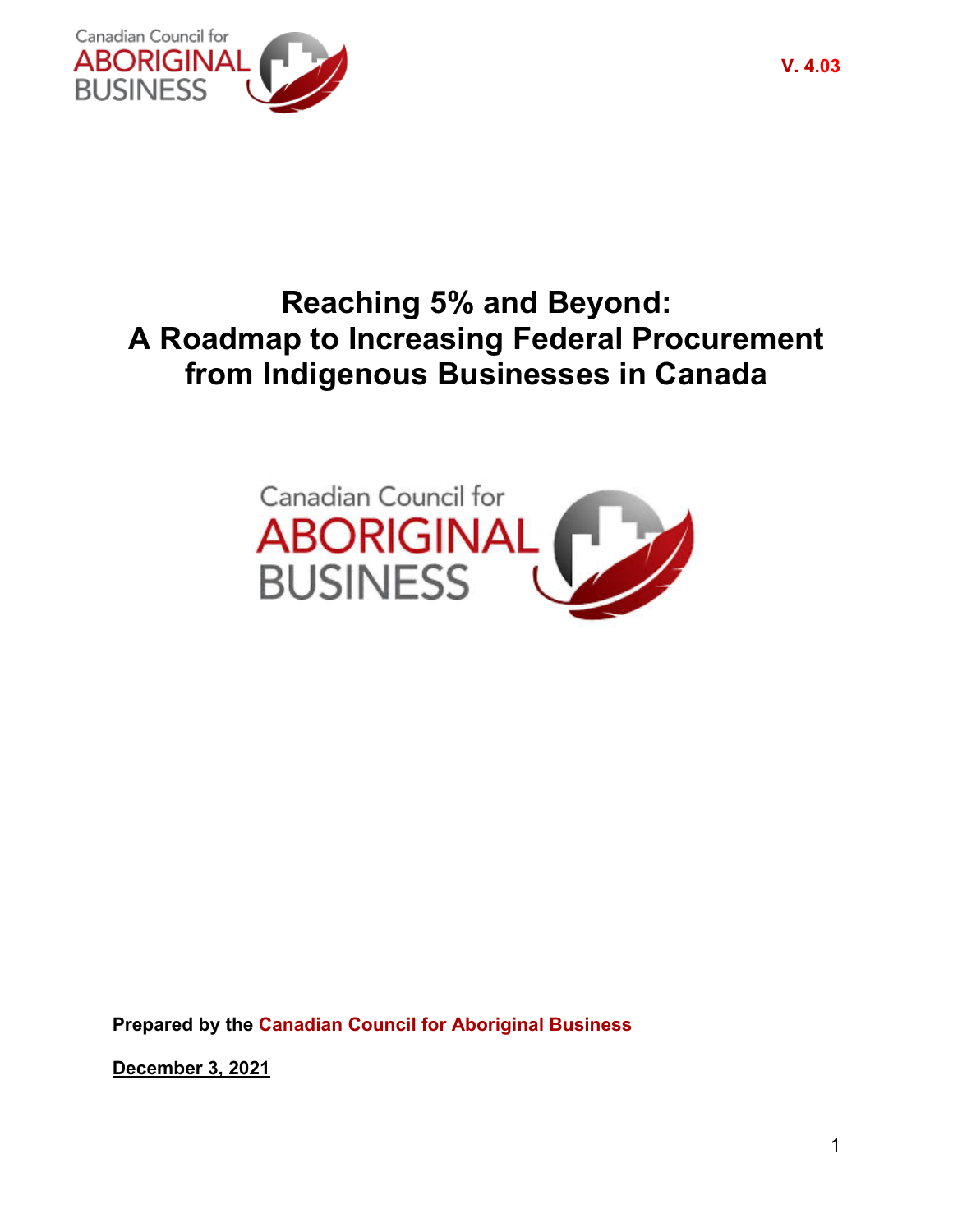

Increasing Indigenous procurement has been repeatedly shown, through the research papers attached amongst other literature, to be a mechanism to improve the prosperity and well-being of Indigenous peoples. The Organisation for Economic Cooperation and Development's 2020 report titled "Linking Indigenous Communities with Regional Development in Canada," highlighted the economic potential for the Indigenous economy in Canada through increasing Federal procurement from Indigenous businesses. 1

This represents an important step to closing the economic gaps between Indigenous people and the non-Indigenous population which, economic analysis conducted by the National Indigenous Economic Development Board has shown, would grow the Canadian economy by \$27.67 billion.2

However, it must not be seen as an exercise in "supplier diversity," it must be understood for what it is: economic reconciliation.

As an act of reconciliation, the journey to include Indigenous peoples as meaningful participants in the Canadian economy will require a change in the *status quo*. To activate this journey, it is paramount to recognize Articles 3 and 20 of the United Nations Declaration on the Rights of Indigenous peoples stating that Indigenous peoples have the right to self-determination and the right to maintain and develop their political, economic and social systems or institutions, respectively. This is in addition to the recognition of Section 35,<sup>3</sup> land claim, settlements and treaty rights. It is from these foundational points of departure that all other policy recommendations from the Indigenous procurement working group will follow.

From this recognition, it is essential that every Federal organization acknowledges that Indigenous procurement, as an act of Reconciliation, is a priority for their Department, Agency, Regulator, Crown Corporation, Special Operating Agency and/or Board. Indigenous procurement should be the first thought when any Federal official seeks to procure goods and services.

Another critical and overarching change is for the Government of Canada to acknowledge that reconciliation requires resources necessary for Indigenous peoples to design and construct a resilient Indigenous institutional infrastructure. This infrastructure is required to support self-determination and rebuild Indigenous economies. Taken together, these critical actions to support Federal Indigenous procurement represent economic reconciliation in action.

<sup>&</sup>lt;sup>1</sup> An entire subsection of the report and 14 recommendations were dedicated to the topic of Indigenous procurement in Canada. <sup>2</sup> National Aboriginal Economic Development Board (2016). Reconciliation: Growing Canada's Economy by \$27.7B,

http://naedb-cndea.com/reports/naedb\_report\_reconcilation\_27\_7\_billion.pdf

<sup>&</sup>lt;sup>3</sup> Constitution Act, 1982 Section 35.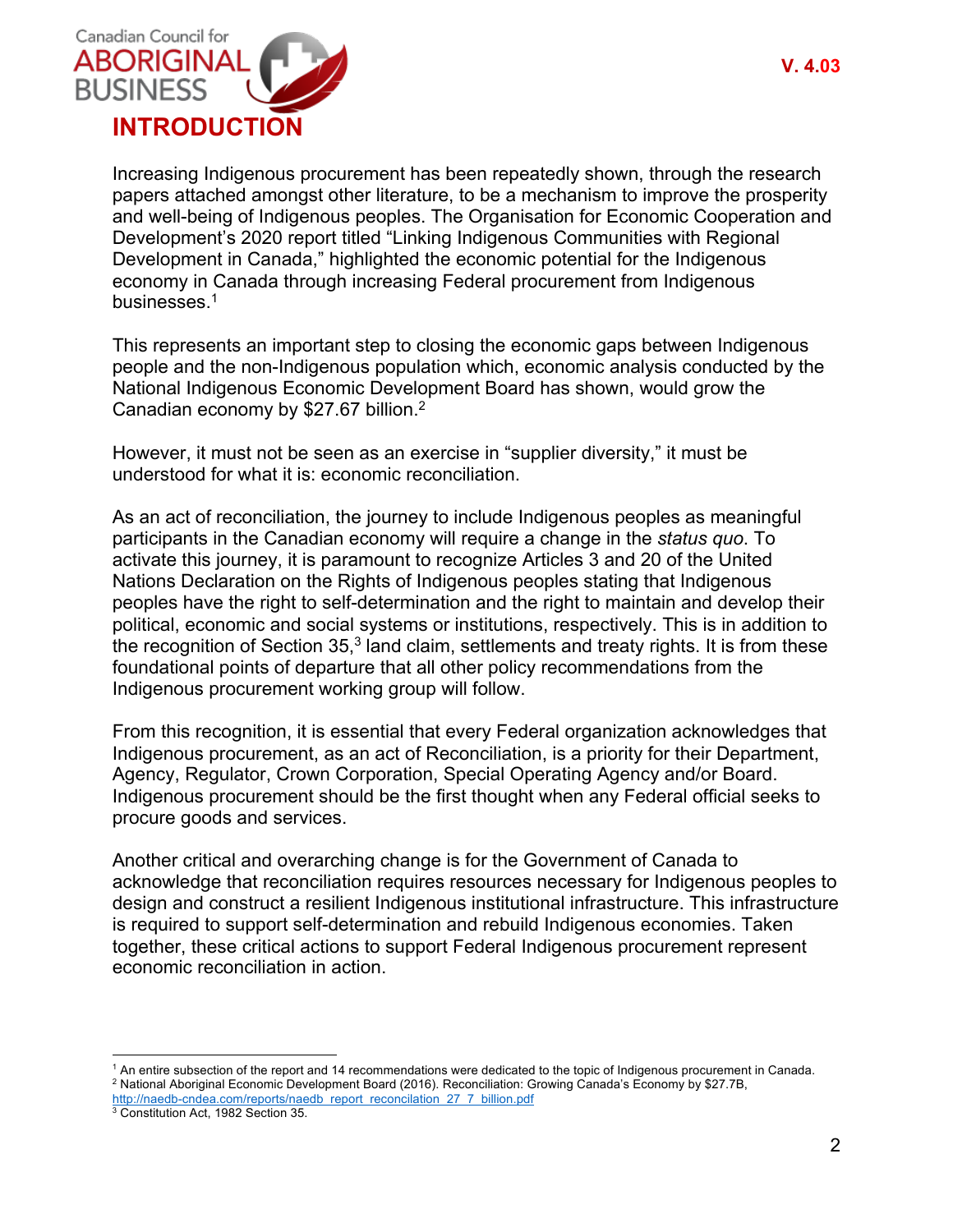

The Indigenous Procurement Working Group is pleased to provide the Government of Canada with the following suite of research and public policy papers. <sup>4</sup> This collection of work provides Indigenous perspectives of the actions necessary to increase Federal procurement from Indigenous businesses.

| <b>Title</b>                                                                                                                       | Contributor                                     |
|------------------------------------------------------------------------------------------------------------------------------------|-------------------------------------------------|
| Defining Indigenous Businesses in<br>Canada <sup>5</sup>                                                                           | <b>Imagination Group</b>                        |
| Transforming the Indigenous<br>Procurement Process in Canada: A<br>Literature Review, Qualitative Analysis,<br>and Recommendations | <b>Okwaho Equal Source</b>                      |
| Creating the Conditions for Success:<br>Implementing the 5% Procurement<br>Requirement                                             | <b>Canadian Council for Aboriginal Business</b> |
| Transforming the Indigenous<br><b>Procurement Process in Canada</b>                                                                | <b>Canadian Council for Aboriginal Business</b> |

The Indigenous Procurement Working Group acknowledges that recommendations contained within these research and public policy papers, a summary of which is found below, represents the first steps in a journey to increase Federal procurement from Indigenous businesses.

To sustain the public policy changes necessary for increasing Indigenous procurement, the Government of Canada should take a long-term iterative and partnership approach. This will require sharing and discussing outcomes with Indigenous partners, codeveloping solutions, examining early results and adjusting approaches as necessary. Thus, ongoing collaboration with the Indigenous Procurement Working Group is essential to inform additional policy and program design changes, as it will facilitate the ongoing progress necessary to achieve and exceed every Federal organization's 5% Indigenous procurement minimum target by 2024.

<sup>&</sup>lt;sup>4</sup> Additional research work on the subject of procurement from the CCAB can be found here:

https://www.ccab.com/research/publications/research-procurement/

<sup>5</sup> Additional engagement on this subject is forthcoming.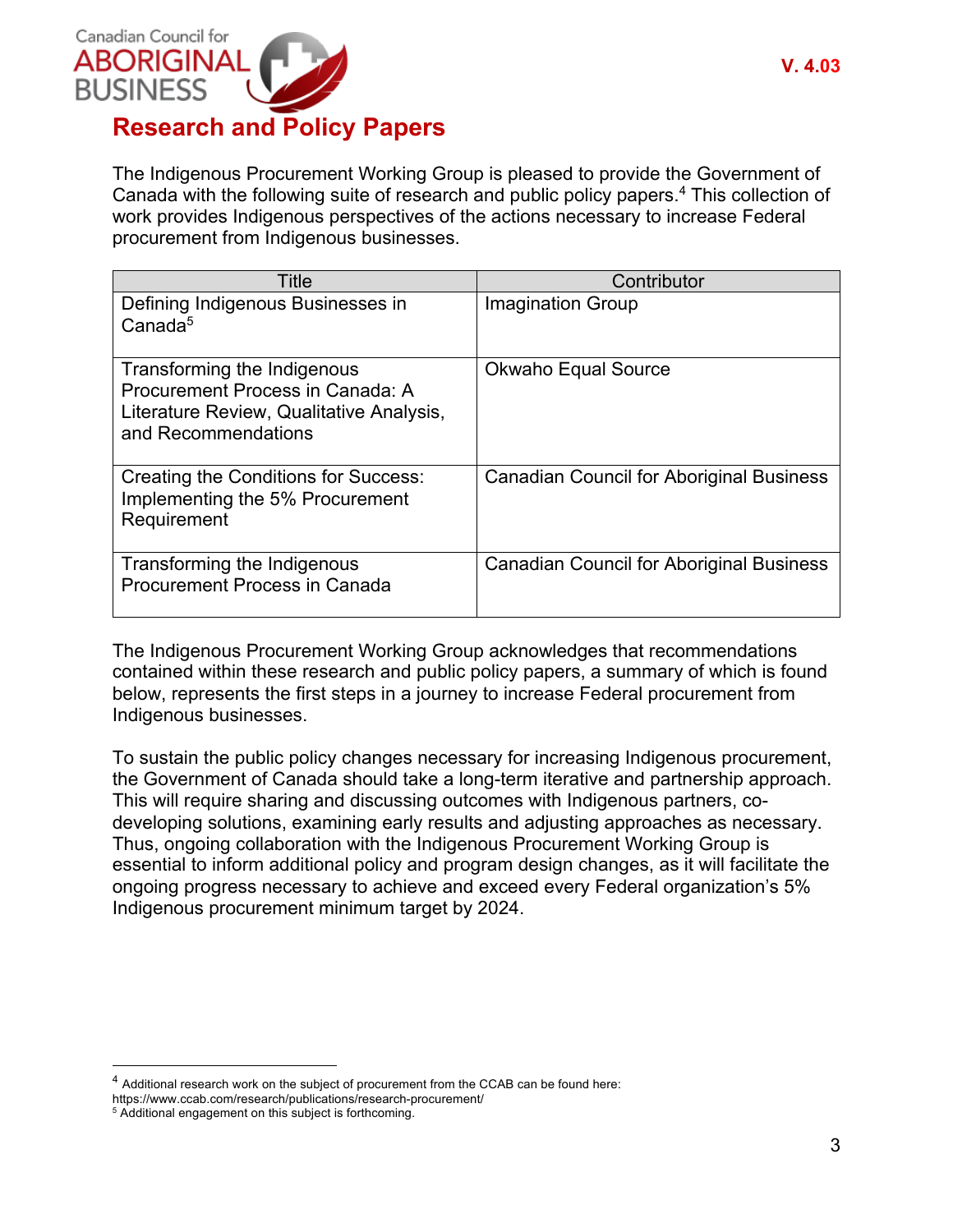

## **Summary of Key Policy Themes and Recommendations**

The following is a summation of the key policy themes and recommendations found within the attached research and public policy papers:

### **1) Respect Indigenous Sovereignty and Crown Obligations**

- Indigenous Governments and governing bodies are the final authority concerning the recognition of Indigenous businesses.
- No Federal procurement policy nor action can supersede Federal Modern Treaty, Land Claims, or National Settlement procurement obligations.
- Federal Indigenous procurement policies should acknowledge that all of Canada rests on traditional Indigenous territories. As a result, all major procurement projects in Canada, no matter if they are in urban, rural or remote areas, should include Indigenous participation.
- Indigenous procurement efforts should not be recognised "supply diversity" or opportunities for "minority suppliers." Indigenous peoples are constitutionally recognised rights holders and should be recognized as such in Federal procurement policies and practices.
- Indigenous peoples have sovereignty over data assets that they generate.
- Co-developed Federal legislation should be introduced to enshrine Indigenous procurement targets, Federal data asset reporting requirements, recognize Indigenous data sovereignty, including data protection standards and use by the Government of Canada.

#### **2) Establish a clear and universal certification process for Indigenous Businesses**

- Indigenous business owners, directors of Indigenous companies, and in the case of co-operatives: voting members, need to provide evidence of Indigenous identity as provided by an Indigenous Government or recognized organization, accountable to Rights Holders.
- To diminish the practice of "Indigenous gilding"6 Indigenous business owners should demonstrate the following:<sup>7</sup>
	- o Possession of the relevant expertise and credentials to own their business;
	- $\circ$  Capacity and experience to actively engage in operating their business.
	- $\circ$  Indigenous party in the business is receiving equal financial benefit from a business arrangement, contract, and revenues.
	- $\circ$  Majority Indigenous ownership for businesses.<sup>8</sup>

<sup>&</sup>lt;sup>6</sup> Indigenous gilding refers to the practice of a non-Indigenous business entity or individual taking unfair advantage of an Indigenous business entity or individual for the purpose of gaining access to otherwise inaccessible Indigenous procurement policies or contracts. Unfair advantage involves practices and arrangements that result in the disadvantage or detriment to an Indigenous business, or that do not represent a genuine demonstrated level of equitable partnership and benefit.

 $^7$  Engagement needs to continue on these interventions to diminish Indigenous gilding as well as the definition of what constitutes an Indigenous Joint Venture.

<sup>&</sup>lt;sup>8</sup> Majority ownership as per Indigenous business definition.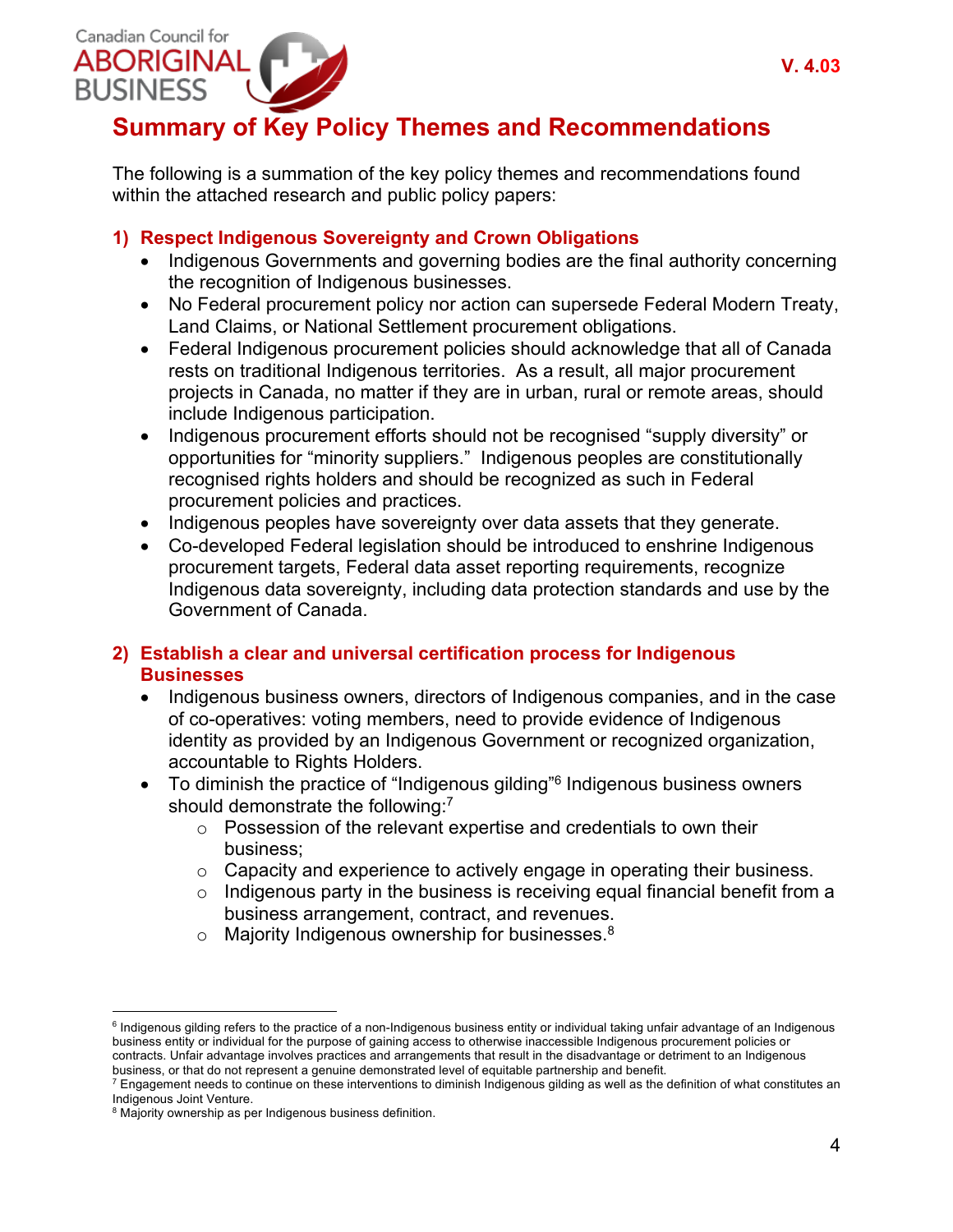

• An Indigenous owned joint venture be defined as majority Indigenous owned and provide evidence verifying that majority of the gross profit margin is being retained by the Indigenous partner.

#### **3) Support Indigenous-led Institutional Infrastructure**

- Building an Indigenous Institutional capacity is required to support Indigenous businesses, ensuring procurement readiness and scaling-up of Indigenous businesses to meet new demand pressures.
- This Indigenous institutional capacity will also be required to support Indigenous businesses that need to develop the necessary administrative, marketing, and export functions to become procurement ready.
- Take advantage of opportunities for global branding of procurement opportunities for Indigenous businesses with counterparts in other countries.
- Support Indigenous controlled processes to maintain the integrity and accuracy of certified Indigenous businesses and suppress false claims of Indigeneity and Indigenous cladding. This support will help provide assurances to Government institutions and industries that they are trusted sources of information on Indigenous businesses.
- Develop leading practices and case studies for examples of successful Indigenous procurement.
- Leading practices in Canada and internationally have shown that Indigenouscontrolled business platforms are effective in increasing Government procurement from Indigenous businesses. As they develop, they have also shown to support value-added services for Indigenous businesses.
- As a specific act of economic reconciliation, these platforms should be provided with sustainable funding to accommodate the diversity of the Indigenous business landscape in Canada and facilitate the inclusion of Indigenous data assets held in sovereign Indigenous data repositories.
- Immediate and long-term investments could include, but are not limited to:
	- $\circ$  the development of Indigenous hubs intermediary and aligned online platforms which will allow for the development of national Indigenous business registry / database;
	- o Indigenous entrepreneurship and Indigenous SME service providers and Indigenous procurement and export readiness training service providers.
- A multi-lateral approach and agreement should be facilitated to establish an Indigenous owned and operated national Indigenous centre of expertise to support Indigenous procurement.
- Governance of the Indigenous intermediary should be comprised of Indigenous peoples and organizations with expertise/professional experience in Indigenous business development and recognize the unique cultural and placed-based realities of First Nations, Métis and Inuit businesses.
- The Indigenous intermediary should conduct an examination of the current state of the Indigenous Business Directory held by Indigenous Services Canada to determine whether existing companies in the directory would satisfy the Indigenous business definition. Businesses that have been determined as not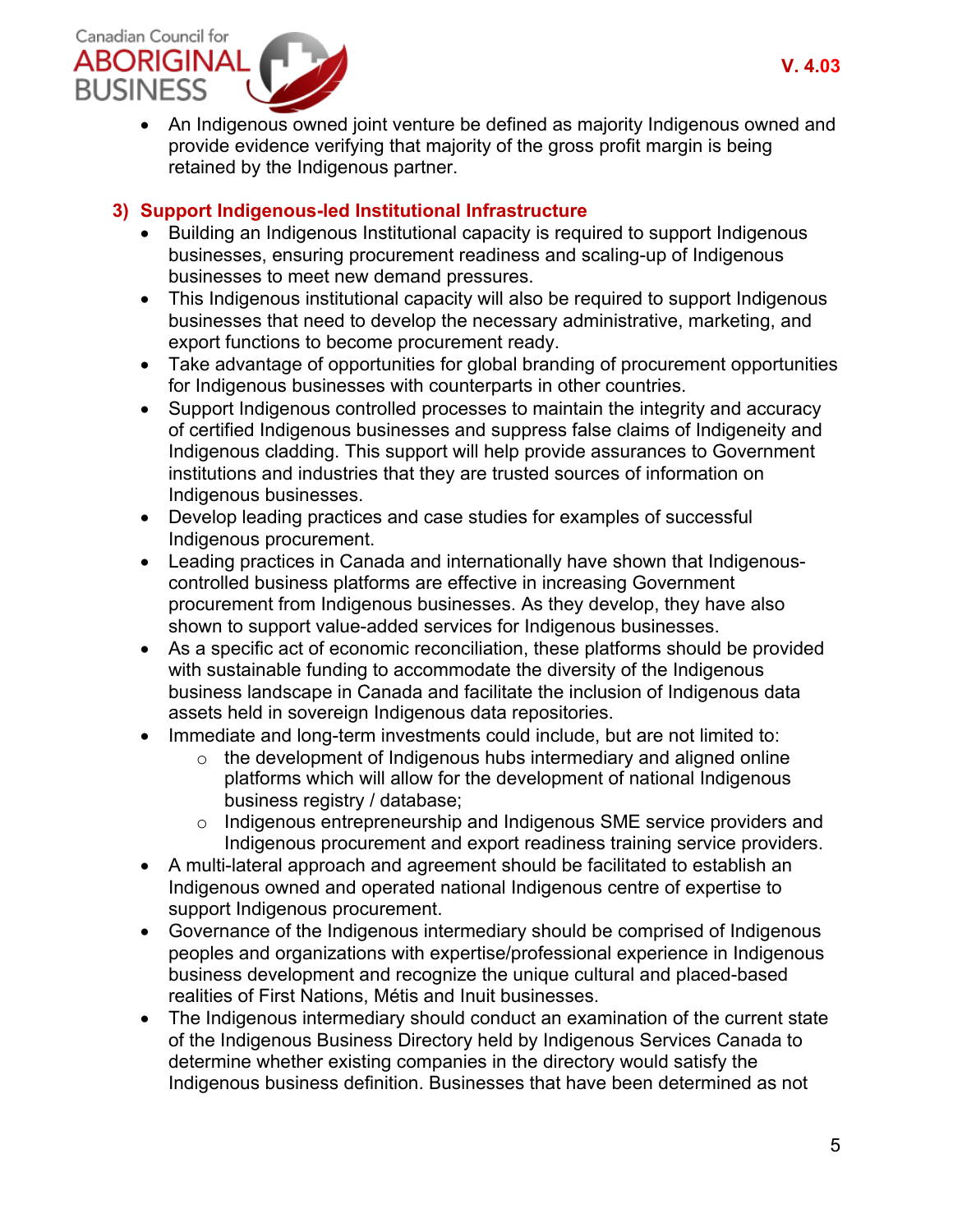

meeting the business definition would be provided an opportunity to satisfy the business definition or be removed from the directory.

• An Indigenous-administered platform, as a component part of the Indigenous intermediary, could also act as a training platform for aspiring businesses using a graduated system approach: Sole Source Contracting, Pro-Services, Advanced, etc.

#### **4) Create meaningful incentives for Federal Officials**

- Every Federal Department, Agency, Regulator, Crown Corporation, Special Operating Agency and Board should publicly acknowledge their minimum 5% Indigenous procurement target and their commitment to reach their targets by  $2024.<sup>9</sup>$ 
	- o Federal officials need to recognize that Indigenous procurement is a priority for their organization.
- Yearly targets should be established to ensure every Federal organization reaches their targets by 2024. The following is the proposed implementation schedule:
	- o Year 1 (Fiscal 2021-2022): at least 1% of the total value of Federal contracts are held by Indigenous businesses.
	- o Year 2 (Fiscal 2022-2023): at least 3% of the total value of Federal contracts are held by Indigenous businesses.
	- o Year 3 (Fiscal 2023-2024): at least 5% of the total value of Federal contracts are held by Indigenous businesses.
- Mandate the inclusion of SMART (Specific, Measurable, Achievable, Relevant and Time-bound) Indigenous procurement targets in the Performance Management Plans of every Federal executive and ensure that these targets are tied to the executive Performance Awards at every level.
- Additional targets should also be introduced through an iterative process designed to support the achievement of targets, including using Performance Management Agreements to incentivize Indigenous procurement.

#### **5) Change Federal procurement policies and practices**

- Ensure that Indigenous businesses are not placed in a position of disadvantage; protect Indigenous businesses from criteria that are not requirements for non-Indigenous businesses. Federal Indigenous procurement policies and practices will be more effective if they "meet Indigenous businesses where they are."
- It is more efficient for hundreds of Federal procurement officers to amend their way of doing business than have tens of thousands of Indigenous businesses learn, often through significant trial, error and cost how to pursue the "Government way" of doing business.
- Support development of Indigenous institutional infrastructure, Indigenous procurement experts would be able to provide support to Federal Officials to amend their procurement practices which would help all parties reach better

<sup>9</sup> This is in line with the announcement on August 6, 2021, that the Government of Canada had begun to implement a "mandatory requirement for Federal departments and agencies to ensure a minimum of 5% of the total value of contracts are held by Indigenous businesses."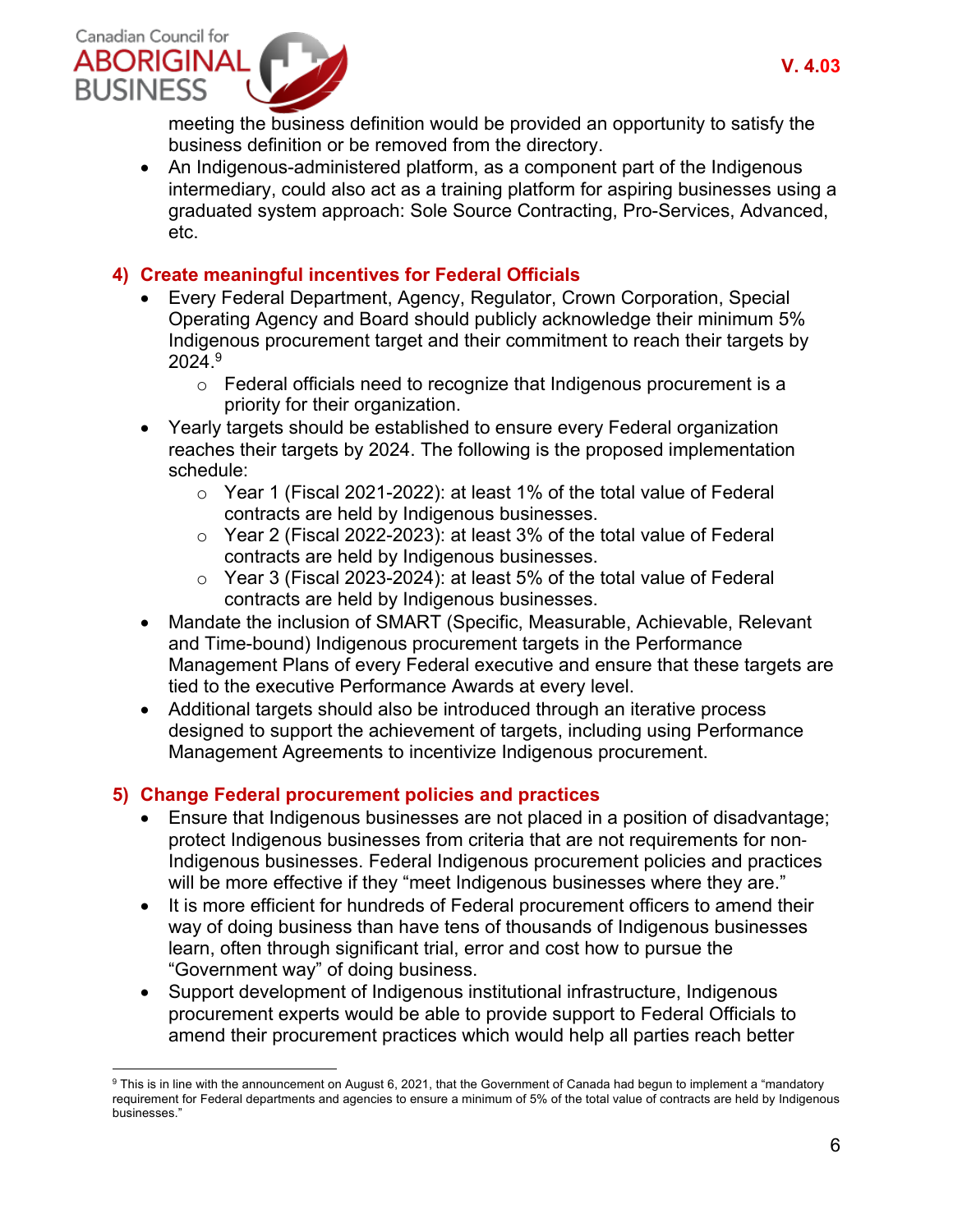

outcomes. The procurement policy design and implementation must involve Indigenous business procurement experts at the national, regional and local levels, with an agile methodology, involving effective feedback loops.

- Public Services and Procurement Canada's (PSPC) Regional Offices should act as a single Federal point of contact for all Federal procurement inquires and conduct proactive liaison with Indigenous intermediary.
- Education and knowledge building reflecting the concepts of First Nations, Métis and Inuit cultural practices, governance, self-determination and self-sufficiency through economic development, should be part of the core curriculum delivered to Federal procurement officials annually.
- Create adequate commercial viability in Indigenous subcontracting through a series of Mandatory Minimum Indigenous Requirements (MMIRs) and Mandatory Indigenous Set Asides (MISAs).
	- $\circ$  Award points to those bidders with a history of fulfilling their MMIR commitments.
	- $\circ$  Conversely, deduct points to those bidders with a history of failing to meet their MMIR commitments.
	- o Mandate the sharing of each primary contractor's MMIR set asides history across all federal organizations.
- Amend the Treasury Board Contracting Policy to create meaningful opportunities for Indigenous businesses, including a new enterprise-wide threshold for solesource contracts of \$100,000.00 (indexed at 2021 Canadian Dollars) for Indigenous businesses.
- An Indigenous-led national Procurement Policy alignment protocol (to the PSIB), developed and managed by Indigenous peoples, must reflect Indigenous worldviews and geographies unique to the Indigenous experience in Canada.
- The Government of Canada should actively reach-out to Indigenous businesses, communities and organizations to advertise procurement opportunities.10 This outreach should clearly explain the requirements of the procurement opportunity. Federal procurement officials should be receptive to answering questions from Indigenous businesses to encourage their participation in Federal bid processes.
- Ensure that every regional Federal Council has an Indigenous procurement working group, composed of Senior Management and supporting procurement staff, that have been trained to work with Indigenous communities and businesses and ideally, have Indigenous procurement experience.
- PSPC should identify set-aside opportunities and large-scale contractors for Indigenous service providers with national and international scope and work with the Indigenous intermediary and National Indigenous Organizations (NIOs) to make meaningful connections to Indigenous businesses that have the capacity to deliver on the Government contract in question.
- Global Affairs Canada (GAC) should identify opportunities where Indigenous businesses can bid for procurement contracts in other countries and then work with NIOs to make meaningful connections to Indigenous businesses that have the capacity to deliver on these contracts. This includes opportunities for

 $10$  This would eb in addition to the outreach and capacity building work done by Indigenous intermediaries.